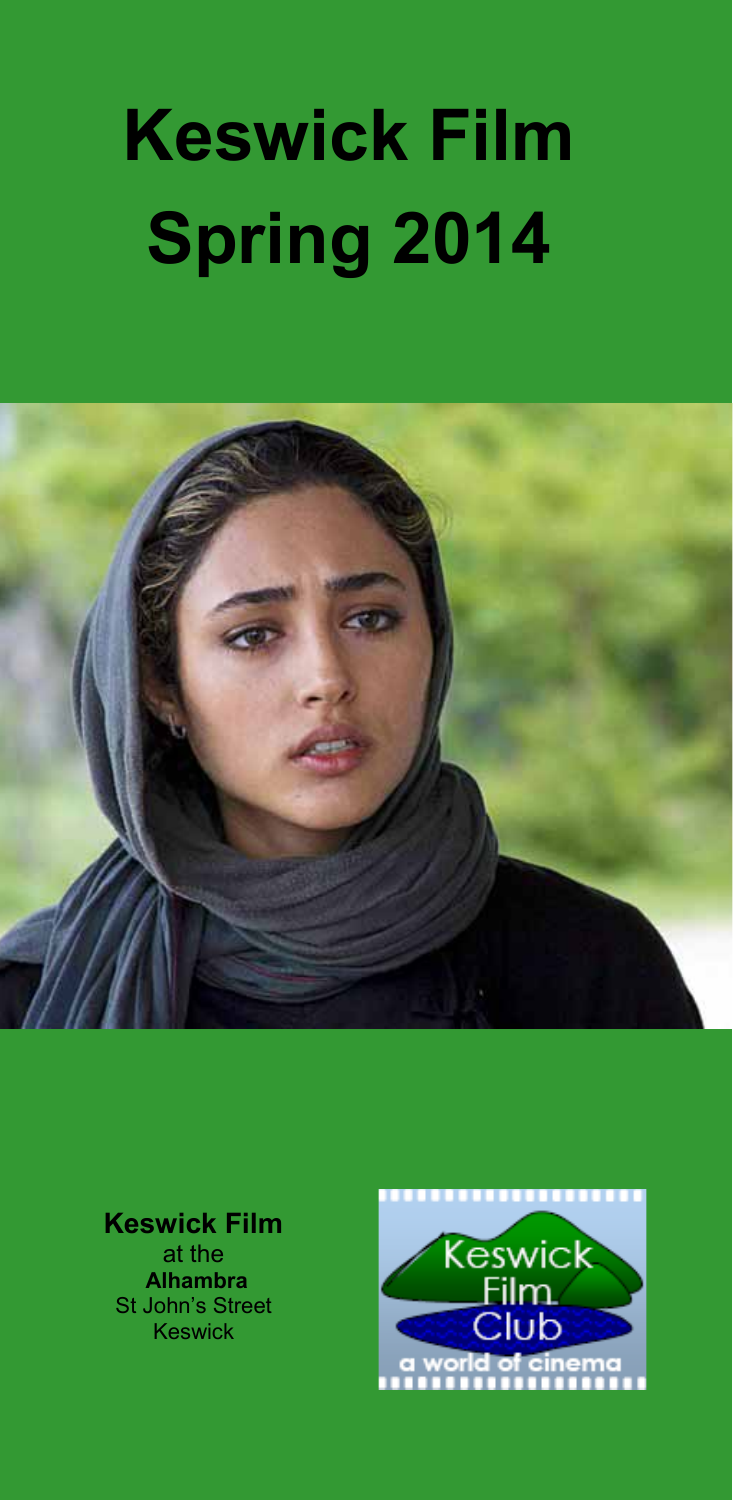

#### www.keswickfilmclub.org



Keswick Film Club began life in 1998 with the intention of bringing the best of World Cinema to Keswick. Since then it has won many awards from the British Federation of Film Societies including Best Programme four times, and Best Website. In 2006 we were Film Society of the Year. Audiences are made up of the Club's 250+ members, and our very welcome visitors.

#### **LOCATION**

The Alhambra Cinema, St. John's Street, Keswick, North Lake District. Leave the Market Square at the south end (The Inn Hotel) and keep going uphill for 200 metres.

#### **TIME**

KFC has two 'seasons', each with its own brochure, available in and around Keswick (e.g. T.I.C., Library, Booths) or posted to members. Most films are screened on Sundays at 5pm, but check in this brochure. September to December - the 'Autumn Season' . January to April - the 'Spring Season'.

**Email** us at info@keswickfilmclub.org Follow us on **Facebook** at www.facebook.com/keswickfilmclub Or on **Twitter** at www.twitter.com/keswickfilm

#### **Spring Programme 2014 The Alhambra Cinema, Keswick**

#### **TICKETS**

You do not need to be a member to see the films, but it will save you money if you attend more than 7 films, including all Film Festival films, over the course of the two seasons in the year.

*Tickets:* £4.50 for non members; £3.50 for members; £2.50 for students, under 16s and benefit claimants.

*Membership:* £7 per year. Reduction of £1 on all Club and Film Festival screenings, £1 off Alhambra's own screenings on Wednesday (or Sunday in the summer).

Join at The Alhambra Cinema or the Chair's flat - top flat, 36 Station Street, Keswick, or at any club screening. Membership form available from our website.

*Season Pass:* £30 (Spring season 2014)

Membership also entitles attendance of Caldbeck Area Film Society at members' rates and vice versa.

#### **Non-members are very welcome**.

#### **COMMITTEE**

Chair: Vaughan Ames (017687 80969), info@keswickfilmclub.org Vice Chair: David Miller Secretary: Ian Payne

Treasurer: Astrid Perrett Membership Secretary: Elspeth Payne Committee Members: Stephen Brown, Angela Jackson, Anita Leaker, Ann Martin (Festival Co-ordinator), Alan Naylor, Charlotte Peters, Stephen Pye, Tom Rennie, Mike Rose-Troup, Lorraine Shipman, Simon Shipman.

*Keswick Film Club is a voluntarily-run, not-for-profit organisation Registered Charity No. 1083395*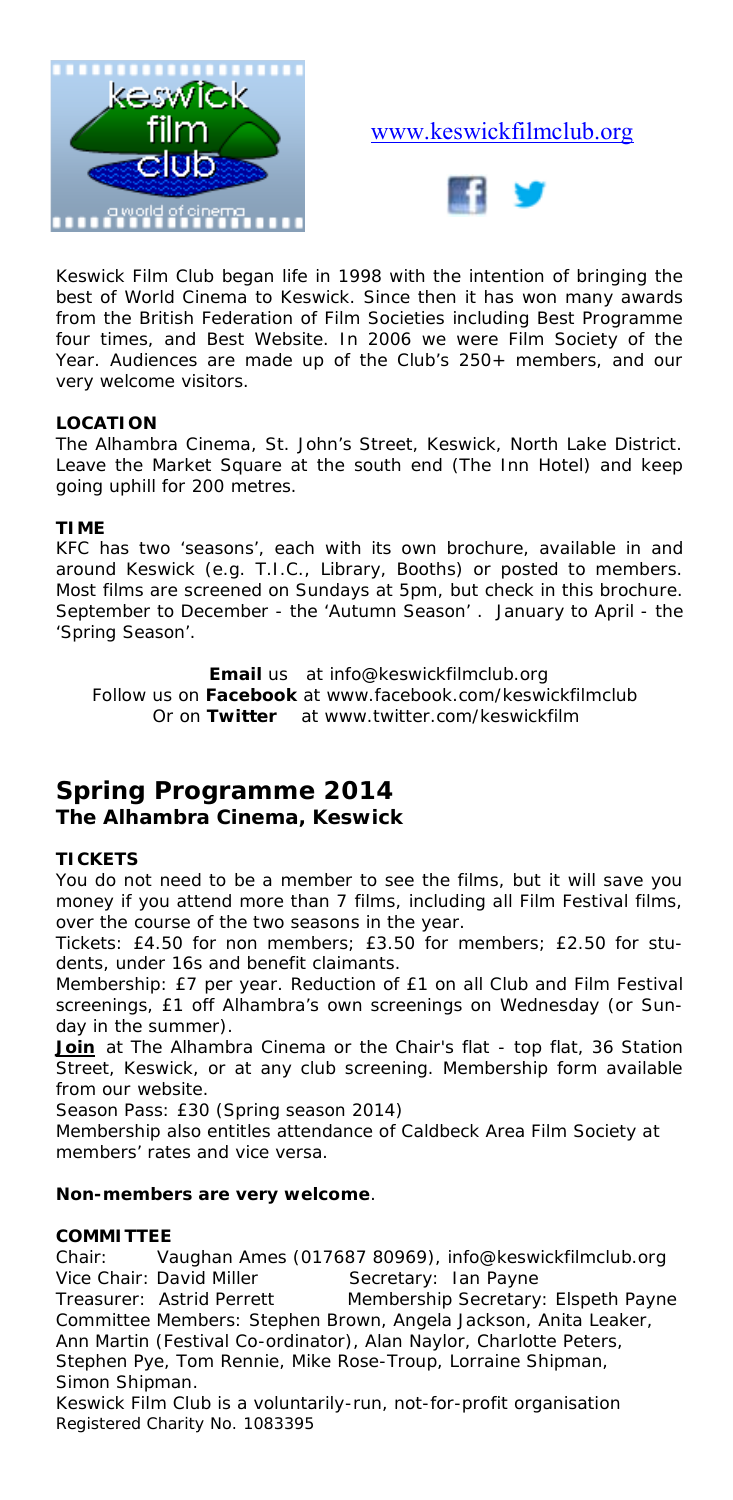#### *Sunday 5th January at 5pm*  **MARIUS**

*Director: Daniel Auteuil. France 2013 (12A) 93 mins. In French with English subtitles.*



After his successful debut directing Pagnol's *'The Well-digger's Daughter'*, where should Daniel Auteuil go for his next film? Where else, but another Pagnol story. And, just in case you haven't got the message, he is bringing out THREE films based on Pagnol's trilogy. *'Marius'* and *'Fanny'* are both released together, *'César'* is in production. Knowing Keswick's love of French films and Auteuil specifically, we decided we should show both of the released films, so we start the season with *'Marius'* and end it with *'Fanny'.* 

Much like the earlier Pagnol stories that Auteuil starred in, *'Jean de Florette'* and *'Manon des Sources',* these stories are linked, but stand alone. In *'Marius'* we meet the young Marius (Raphaël Personnaz) living in Marseille with his elderly father *César* (Auteuil himself, relishing this comic role). He dreams of sailing off to adventures in any one of the boats in the harbour. What is to stop him going? Well, Fanny of course. Fanny (Victoire Bélézy) is the daughter of the local shellfish seller and their obvious attraction is the centrepiece of the story; but will his refusal to admit he loves her drive her away, possibly into the arms of her other suitor, the much older Panisse?

This love story is mixed to great effect with the comic interludes, mainly from the older generation on both sides, giving us a perfect season starter. As Amber Wilkinson writes in Eye for Film - '*The result is a sweet-natured joy, the ending of which will have you immediately booking your ticket for the sequel'.* We do hope so!

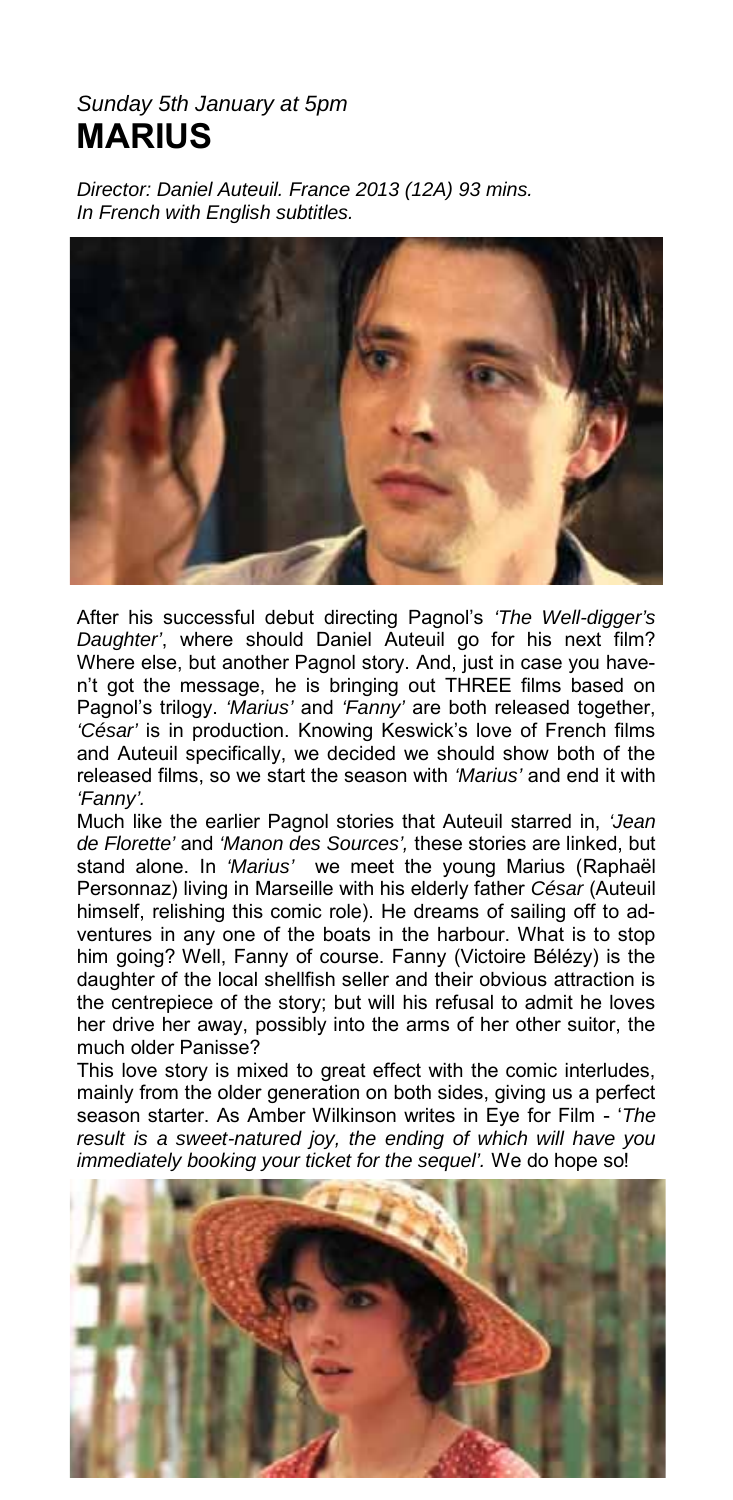## *Sunday 12th January at 5pm*  **PAPADOPOULOS AND SONS**

*Director: Marcus Markou. UK 2013 (15) 109 mins.* 



Are you one of the many people who tell us we should have more comedy in our programmes? Well, this season is for you.

Stephen Dillane stars as Harry Papadopoulos; a self-made millionaire who has turned a small fish and chip shop into a major international corporation (as you do). All is going well, until he misses the significance of the financial crisis. Before he can say 'mushy peas', his empire is crashing and he is left with nothing...but a decaying old shop he co-owns with his brother.

There is only one way to get money - persuade his brother to sell but his brother has other ideas; 'let's re-open the shop together!' What follows is not going to surprise you too much, but should make you laugh. The cast get good reviews all round, especially the two brothers, Harry and Spiros (Stephen Dillane and Georges

Corraface). The finance industry gets a good kicking, while the family dynamics (yes, there are sons!) keeps the humour going well. We also get a Greek - Turkish backdrop when the son of a rival kebab shop takes a fancy to Harry's daughter.



This is a first film by director Marcus Markou, who also wrote the screenplay. Our club member who saw it recommended it so we hope you enjoy a laugh for once. Normal service resumes next week!

Anyone fancy fish & chips?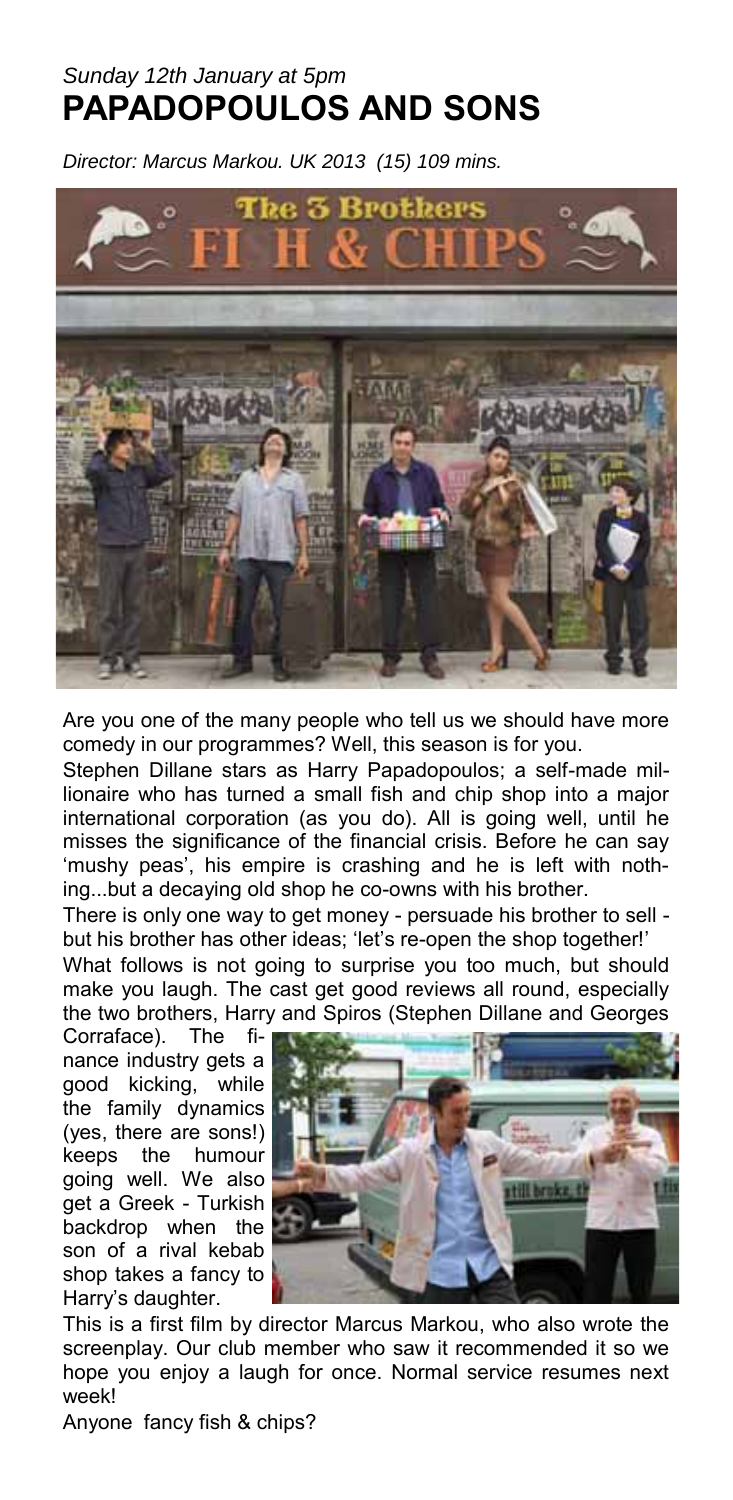### *Sunday 19th January at 5pm*  **BROKEN CIRCLE BREAKDOWN**

*Director: Felix Van Groeningen. Belgium 2013 (15) 109 mins. In Flemish with English subtitles.*



If we tell you this film is about Didier, the banjo player in a bluegrass band falling in love with Elise, a tattoo artist, and that they have a child who gets cancer, you will probably be thinking that it sounds a recipe for disaster…*'and yet, from all this, the director Felix Van Groeningen has created something not just plausible and affecting but sharp and alert in its distress'* - so says Anthony Lane in The New Yorker, and his words are echoed by most of the critics.

How has he done this? By starting at the end of the story and flashing back and forth, he removes any possibility of a schmaltzy ending, *'dismantling the chronology of this painful love story to illuminate the past by ramming it up against the present, and vice versa'* - Tim Robey, Telegraph. The present day pain and anguish is constantly relieved by their past life. And their past is very beautiful. A case of love at first sight brought very much to life by what the critics also agree on - some great acting by the two central players, Johan Heldenbergh and Veerie Baetens. Neither of these are famous outside Belgium but both put themselves into these roles with a vengeance. Baetens especially gets credit - Tim Robey goes on to say *'She ought to be a huge star, and this is exactly where to see her born'.*

Van Groeningen also manages to bring some politics into the mix - Didier is a full blown atheist who blames their problems on the state, while Elise falls back on her religion for comfort.

Oh, and we must mention the music. Back to Anthony Lane for my favourite quote - '*For any viewer who, for one reason or another, has been shamefully ignorant of Belgian bluegrass, here is your opportunity to make amends'.* How can you resist that as a challenge?

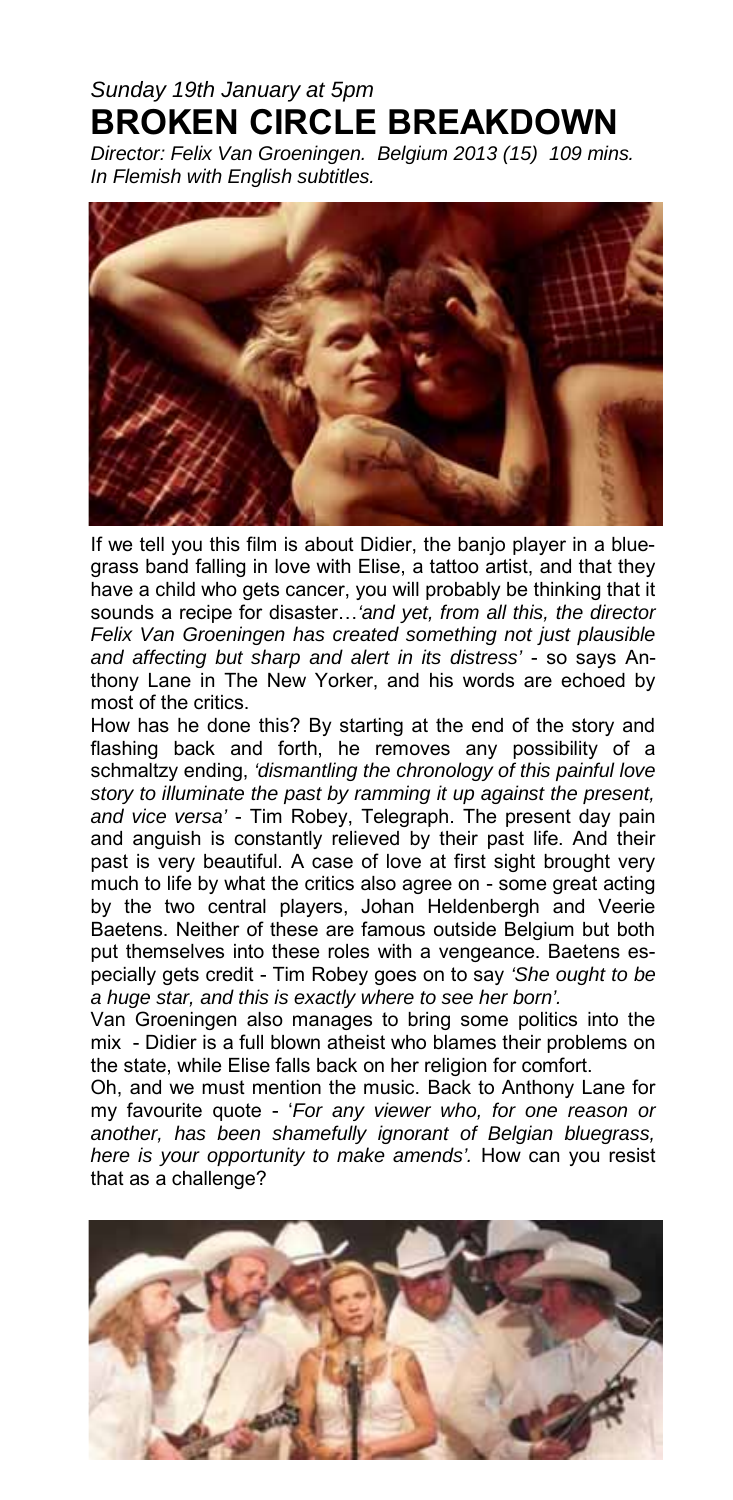#### *Sunday 26th January at 5pm*  **CAMP 14 - TOTAL CONTROL ZONE**

*Director: Marc Wiese. Germany/South Korea 2012 (12A) 104 mins. In Korean with English subtitles.* 

Can you imagine being born in a prison camp where the only crime your parents have committed was to disagree with the government? Stretch this imagination further, then, and think what you would be like 23 years later where this has been your only reality; where everyday you are forced to work long hours and can only dream of the luxury of a bowl of rice. You are unaware that other people do not live as you do. You have seen no books, indeed you can barely read or add up. Education has been the very minimum to allow you to carry out the slave labour you have done since you were 6 years old.

This was the world of Shin Donghyuk. Born into a North Korean political prison, he lived there all his life until he was 23, when he managed to escape. This film tells his story, using interviews with him where he lives now (in South Korea) and animated sequences to describe his life in the camp.

Shin Donghyuk is possibly the only person to have escaped from a North Korean camp (These camps are so large they can be seen from space), so the world press were keen to talk to him. He was taken to the USA and asked to speak out to help those still in the camps, but he is a very quiet man who found the spotlight too hard to take, especially as his experience had taught him that the only way to survive was to keep quiet and accept anything and everything. He left America and went to South Korea.

Some of the things he did as a prisoner seem horrific to us, but he had nothing to compare them against; to survive, he did what he was told, what he had to do - Marc Weise's documentary *'reveals a man broken by the knowledge that freedom has brought him'* - Anton Bitel, Film Forever. It will also reveal to many people the very existence of these camps; how this secret has been kept beggars belief. They have existed twice as long as the Soviet Gulags and about twelve times as long as the Nazi concentration camps. You will be amazed and horrified at Shin Donghyuk's story.

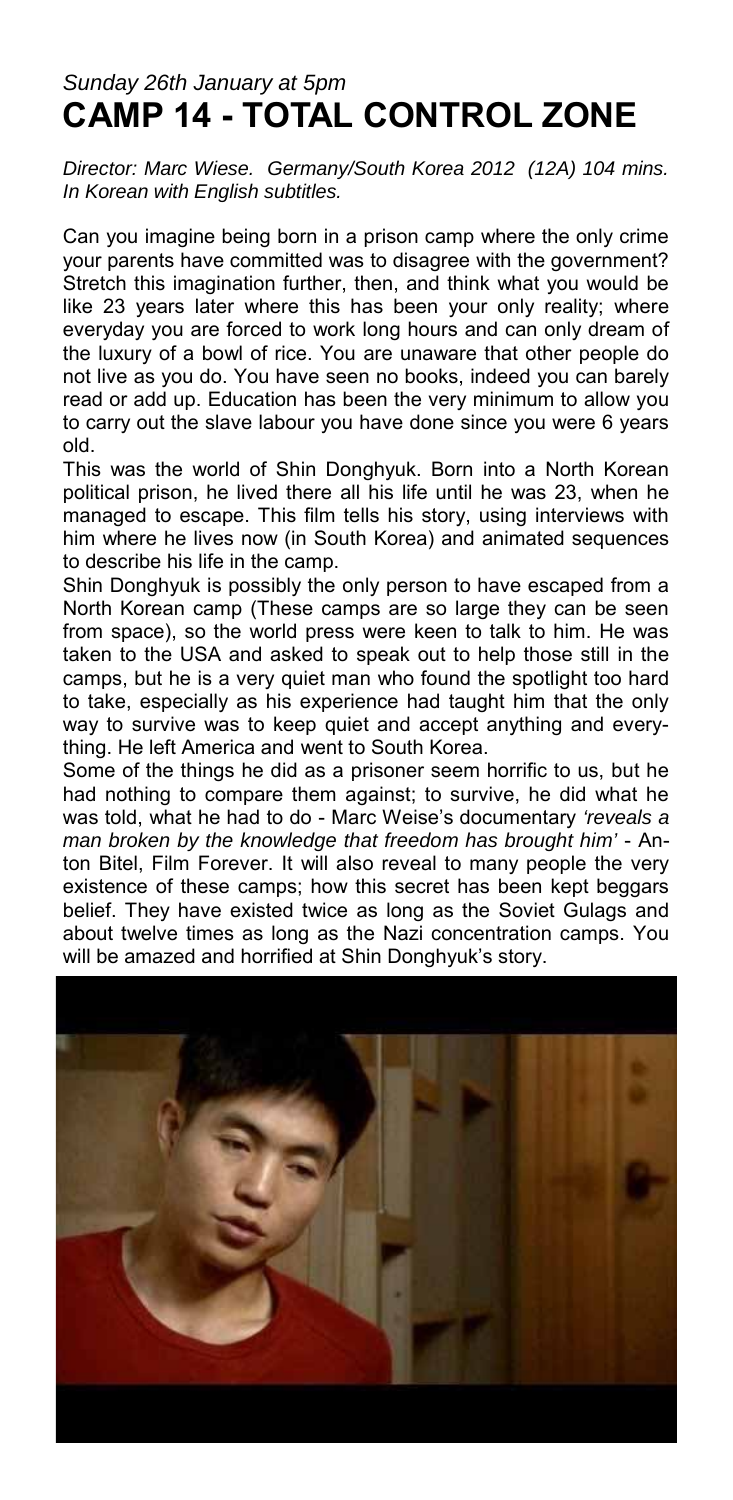## *Sunday 2nd February at 5pm*  **SHORT TERM 12**

*Director: Destin Cretton. USA 2013 (15) 97 mins.* 

The story of young social workers in a half-way, foster house for troubled teenagers does not sound like the background for a popular film, especially when you realise it is made in the USA, not the UK...BUT popular it has been. Doing the tour of festivals this year, it has picked up several awards both for the film itself and the acting, and the Rotten Tomatoes scores from critics and audience are 98% and 94%. So what is the fuss about?



The film follows life in the care home, taking off after a new girl, Jayden, with some major problems, moves in. Run by 20-something year-olds - not much older than the kids they look after - the story of the carers mirrors that of the cared. Two of these carers - Grace and Mason - have the worst-kept secret relationship. Grace has problems of her own, which she has trouble talking about; why doesn't she take her own advice and unburden herself?

Not surprisingly, this is not a UK social-realist film with angst written all over it; the Americans like their pills with more sugar on. But the script get applause for avoiding too much sugar, leading us through the highs and lows of the life of these young people.

Although all the kids get their moments on screen the plot is based around Grace and Mason and it is Brie Larson, who plays Grace, who gets the loudest applause for her acting. Although she has been acting since she was 9, most of her parts have been on tv and in supporting roles. This is her first major part for which she has won major acclaim from the critics (*'Incredible'* - Charlotte O'Sullivan, Observer)

The writer/director is Hawaiian born Destin Cretton. This is his second film, and it has won him several awards, and high praise too. *'Short Term 12 is a miracle of a movie. Beautifully written and perfectly played, all of human life is here: the good, the bad, the messy and the uplifting'* - Ian Freer, Empire

He developed the script from his own short film of the same name, but it comes from his own experience as he once worked in a similar home.

Is it as good as the reviews and awards suggest? Maybe Michael Leader's overview on Film4 is more realistic - *'Somewhat slighter than the festival raves would have you expect, Destin Cretton's indie flick is nonetheless a wholly affecting, gently nuanced drama - and a portfolio piece for rising star Brie Larson'.* Let's see what we think.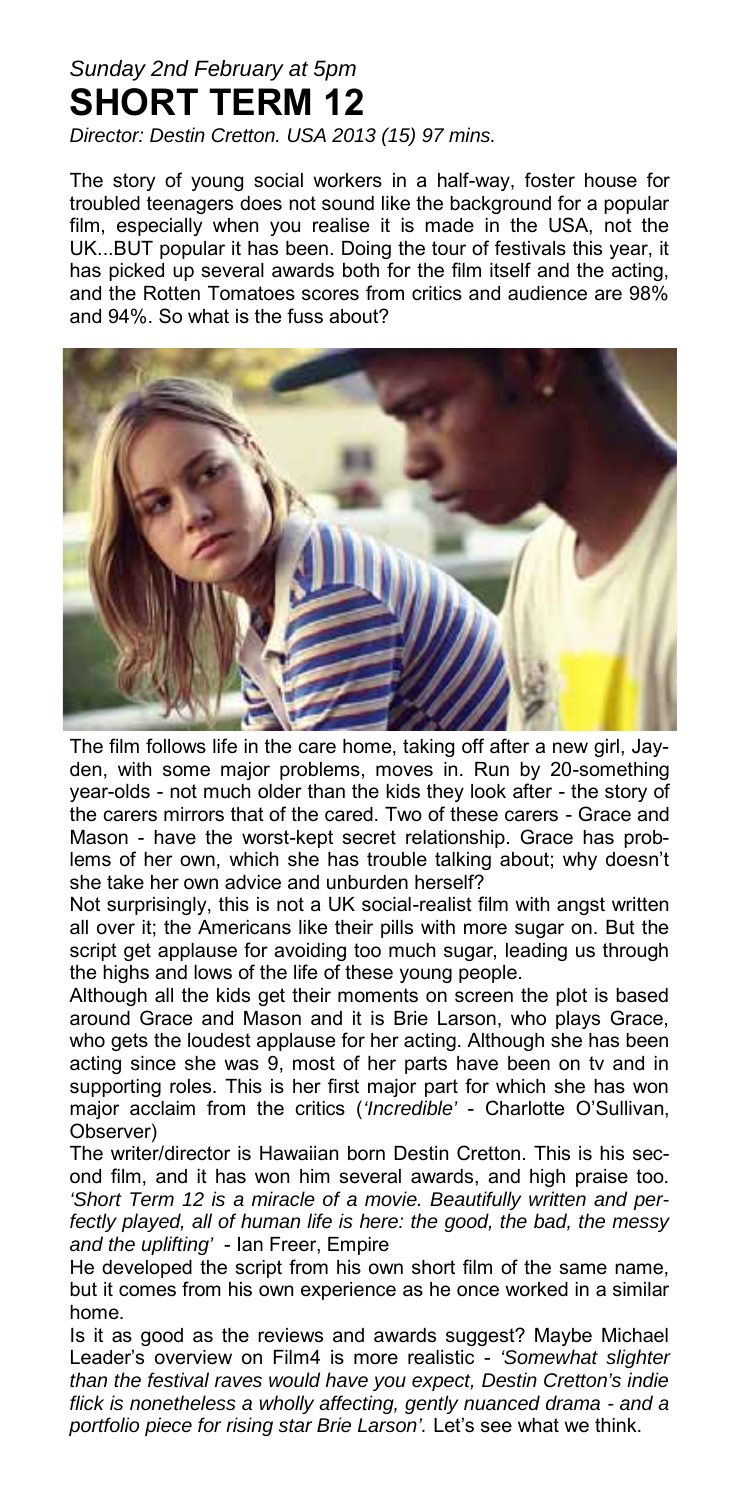#### *Sunday 9th February at 5pm*  **GLORIA**

*Director: Sebastian Lelio. Chile 2013 (15) 109 mins. In Spanish with English subtitles* 



Yes, we have another comedy; that's two in one season (and there is more to come)! If I tell you this one comes from Chile, from the same producers as *'No'* that we saw last year, you might guess this one has a bit more bite.

Gloria (Paulina García) is a 58 years-young woman who has been divorced for 10 years. She spends her days at work or helping her adult children (though, maybe, she'd like to see more of them?), but she yearns for a fulfilling life of her own; just wait till she hits the discos and singles bars in the evenings! When she meets Rodolfo (Sergio Hernández), her fun streak really comes into its own.

Will love win through for them at this later time in life? Is it the real thing, or will their pasts come back to haunt them and spoil it for them? This is obviously a bigger problem still in Chile (where everyone has a past to forget), but does director Sebastian Lelio want to bring this out, or just show that life is always full of possibilities, no matter how old you are?

Whatever his meaning, the result is full of out and out fun along the way. The script was written with Paulina Garcia in mind, and she was given a free hand to change things she didn't like - her exuberant acting is possibly due to this. Her resulting performance is central to the film and wins her high praise from most critics.

If the story had been set in the UK it would probably be based around 'online dating' nowadays - nowhere near as photogenic as a disco - but the story of 'middle aged' love second time around is global and highly relevant to the modern world (take my word for it…). By making it a laugh out loud comedy, Lelio allows us to enjoy their fun between the more serious moments.

Not many comedies make the grade for the highest honours, but this one has been nominated as Chile's entry for the Best Foreign film at the Oscars; let's hope it does well there, and for us. As Matthew Turner says in View London, *'Gloria is a superbly made, sharply written and brilliantly acted comedy-drama that's both emotionally engaging and laugh-out-loud funny. Highly recommended'*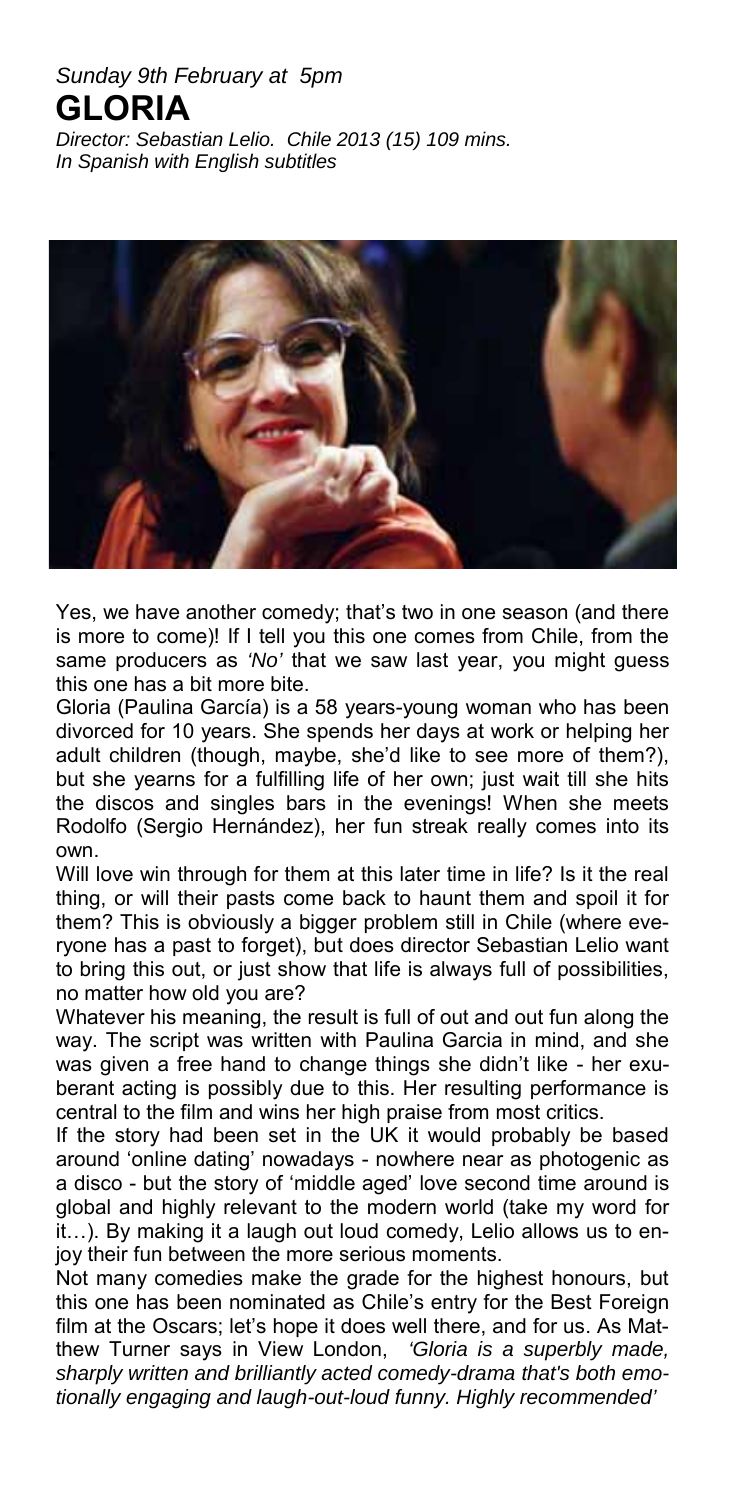## *Sunday 16th February at 5pm*  **CHILD'S POSE (Pozitia copilului)**

*Director: Calin Peter Netzer. Romania 2013 (15) 112 mins. In Romanian with English subtitles.* 



We seem to have an unintended theme this season; great acting from the female lead. *'Child's Pose'* is no exception. This Romanian noir thriller is lead by a universally acclaimed performance from Luminita Gheorghiu as Cornelia, who is the overbearing mother of 20-something Barbu, but is first and foremost a driven, successful architect who is not going to lose it all for anything; her place is at the top.

On the surface, the story is about a mother's love for her son and her desire to be central in his life even now he is grown up. Barbu is fighting for his independence at the same time.

When her son has a car accident, for which he may be to blame, she sets out to use her power and influence to sweep it under the carpet...

There are obvious parallels here with the corrupt state of Romania post their revolution. Director Calin Peter Netzer successfully weaves the gripping plot into this political background and the emotional minefield of the mother-son relationship.

'*Netzer's film is about moral decline, but it's also about the survival instincts of the economic elites, always ready to channel their vast resources in order to overwhelm those underclass interlopers who might think of battering down the walls to their paradise. The intense final scenes of the film cement the fact that, despite his obvious mania, it's not Barbu who needs saving from himself, it's Cornelia'* - David Jenkins, Little White Lies

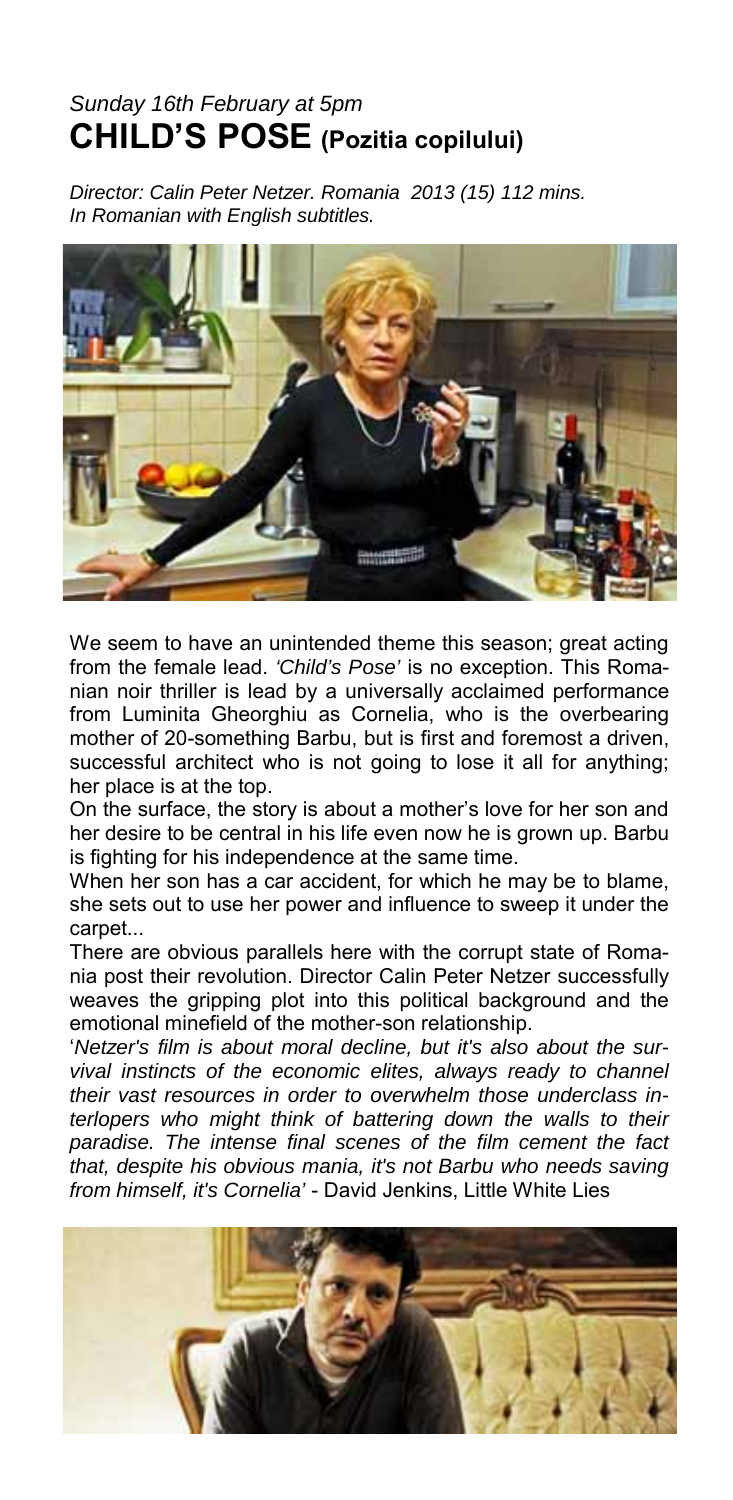#### *Sunday 23rd February at 5pm*  **THE PATIENCE STONE**

*Director: Atiq Rahimi. Afghanistan 2013 (NC) 102 mins. In Dari with English subtitles.* 

In Persian mythology, there is a magic stone which, when placed in front of a person, shields them from unhappiness, pain and suffering; the Patience Stone.

Somewhere in Afghanistan, or maybe elsewhere, in a country torn by war, a young woman is left alone with her badly wounded older husband; he is in a coma. Gradually, she start to tell him of her problems, her suffering, her loneliness and her desires; she talks about their relationship, saying things she could never have said to him before. 'Why am I telling you this?', she asks him.

Directing this incredibly poetic film, French-Afghan Atiq Rahami took it from his own powerful novel, with the help of veteran screenwriter Jean-Claude Carrier. The power on the screen comes once again this season from the leading (almost the only) actor - Golshifteh Farahani, gaining her enormous applause from the critics; *'It is a tour de force for the actress, needless to say. Iranian Golshifteh Farahani is wonderful in the role' -* MIchael, Phillips, Chicago Tribune; *'...Farahani, who uses her eyes with all the power of the great silent stars. With the subtle shift of a few muscles, she can convey a world of thought behind those eyes'* - Hank Sartin, RogerEbert.com

Rahami uses flashbacks to fill in some of the details in the film, but essentially he manages to tell the story of 'the woman's' life (she, like everyone else, is unnamed) simply by what she tells her husband. In doing this, he also gives us a history of a country's suffering. As Hank Sartin goes on to say in RogerEbert.com - *'The details of the woman's life are like a crash course in the sociology of a country living through turmoil, under the twin constraints of strict religion and a constant state of war'.*

So, a contender for our 'poetic film of the year', then... but there are a couple of events that might shock us too.

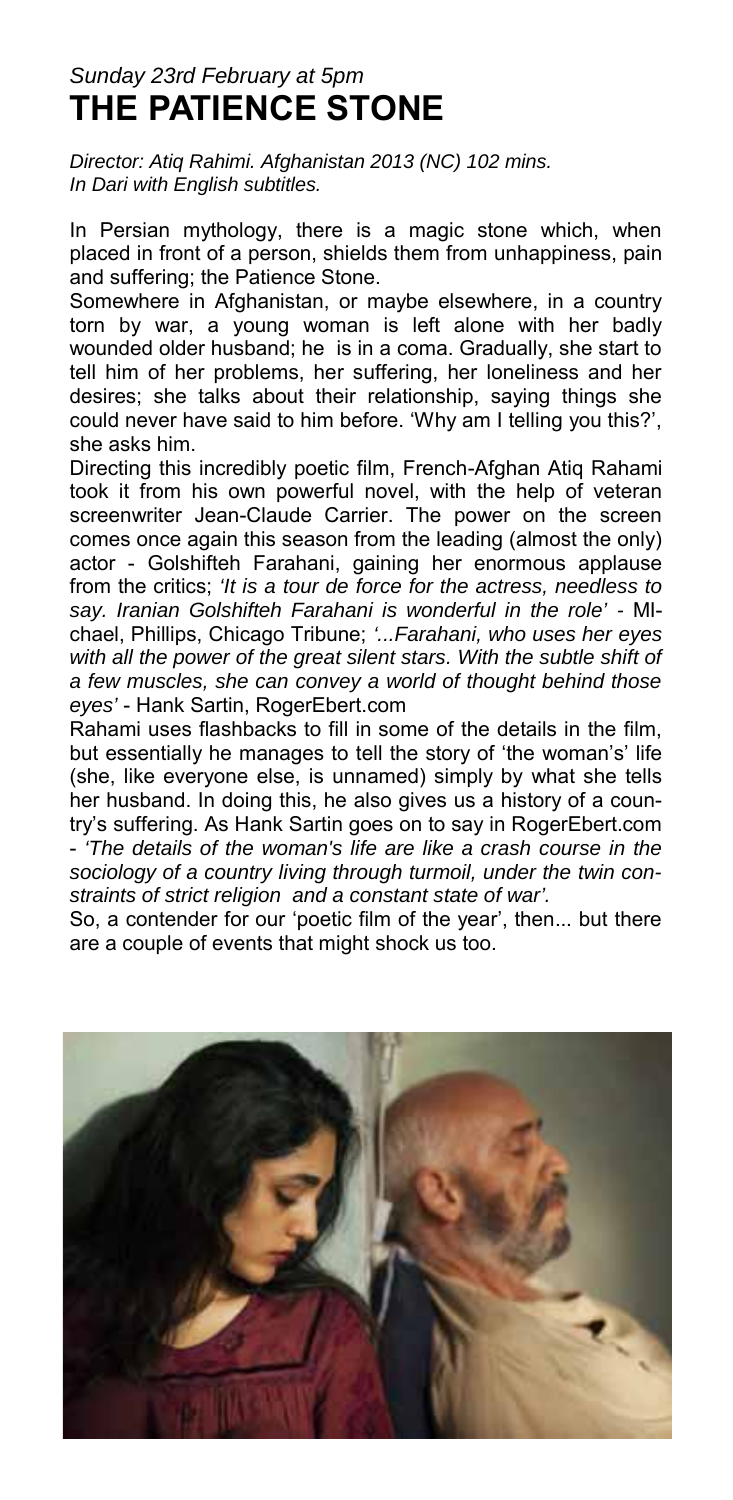## **The 15th Keswick Film Festival**

## **27th February - 2nd March 2014**

Once again we hope you will all be at the Film Festival and find things you want to see. We are holding the prices the same as last year and the pass will be available for those of you who want to come to the opening party and see lots of great films.

As an extra bonus, 2014 is also the year of the Alhambra Cinema Centenary. To celebrate, there will be FREE films from each of the decades on show there (running through to Thursday 6th March - why not stay till then?) Our themes this year include 'Cannes in Keswick' and a Bangladesh special. We continue our productive relationship with the Keswick Peace and Human Rights group, we have our 'Best of Fests' and the Osprey Awards will again be given for the best short films submitted.

Our guests include Dame Janet Suzman and visiting director Charlie Cattrall ('Titus') and producer Adam Dawtrey ('A Story of Children and Film'). We also hope to have our patron John Hurt with us once more.

Register on our website to receive regular news from now till February.

#### **www.keswickfilmfestival.org**

Or follow us on Facebook or Twitter



**Tickets and passes will be available in January from** 



**THEATRE BY THE LAKE Open 9.30am to 8pm daily** 

**017687 74411** 

**or buy online from the Theatre website via**

**www.keswickfilmfestival.org**

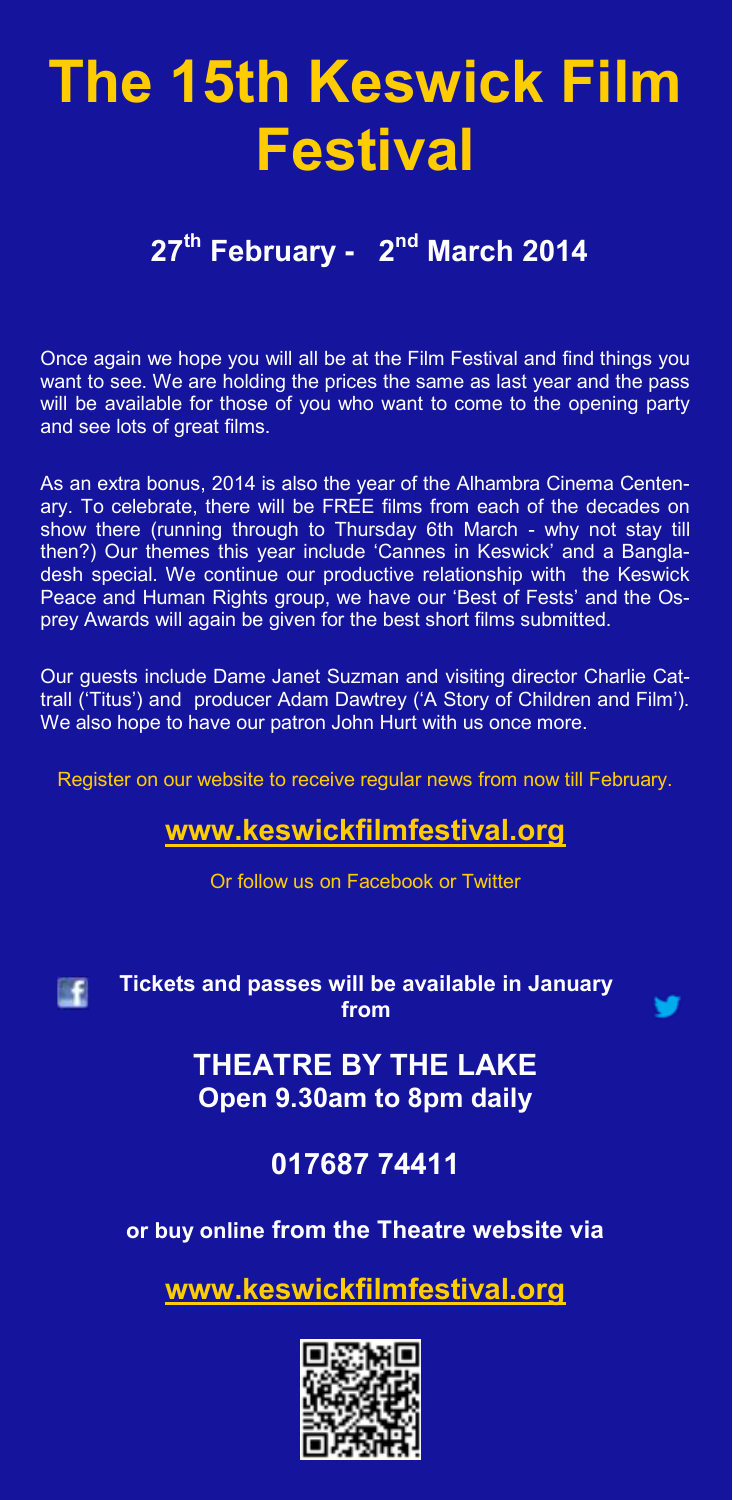

IS THE IVARMEST

Calour





**Film Festival** 

PATRONI ZORN HUST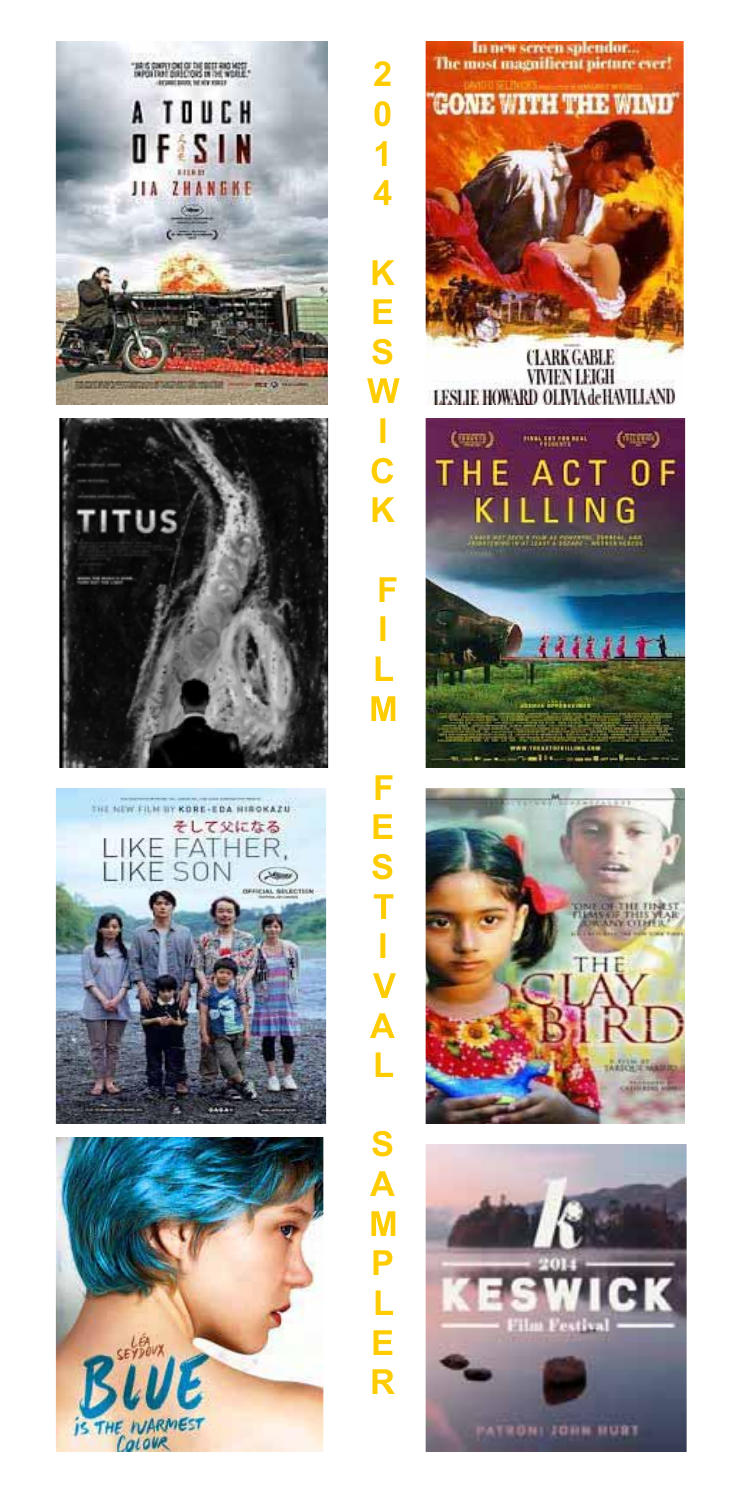## *Sunday 9th March at 5.00pm*  **PRINCE AVALANCHE**

*Director: David Gordon Green USA 2013 (15) 94 mins.* 

We have this marked as our 'oddity of the season' film. Part wry comedy, part parable on the state of the world, part spiritual... maybe even a bit supernatural..? And, even stranger, it is not only a US remake of a very recent (2011) festival favourite, Icelandic film (*'Either Way'* ), but one which *'proves far superior to the foreign-language original' -* Trevor Johnston, Sight and Sound. We thought of bringing you both films to compare and contrast, but decided against; a film too far, maybe.

The film brings us two guys whose job is to repaint the lines on local roads in the middle of nowhere, after a huge forest fire. Set in Texas in the 1980's, where a real fire took place, the scene is set for a US-style buddy comedy...or maybe a European-style journey in the Nuri Bilge Ceylan mould. Which road does it take? Here we need to pause and look at director David Gordon Green's past record. He started out in 2000 with *'George Washington'* which was very well received - he was compared to Terrence Malick - but he then gradually turned to action-comedy (*'Pineapple Express'*, 2008) - which the critics weren't so keen on.

The success of *'Prince Avalanche'* seems to be that he has combined the two. Alvin and Lance go about their work swopping stories and problems as they go. Alvin is seemingly happy being alone in the wild, whilst Lance relishes the weekends when he can get back to town to party. The two argue, make-up and get drunk together. Behind this the fantastic blackened landscape looks almost otherworldly, and the occasional other characters that come down the road from time to time build the feeling of strangeness.

Does it work? Well only you can decide that, but Jonathan Robbins in Film Comment Magazine says *'The journey taken by Alvin and Lance has few plot points, but the film is remarkably gripping and rich'*, whilst Tom Huddleston in Time Out simply states *'One of the most intriguing and thoughtful American films of the year'.* Trevor Johnston finishes his review with *'...this modest, unabashedly eccentric charmer winningly fuses both sides of Green's seemingly split cinematic personality'* 

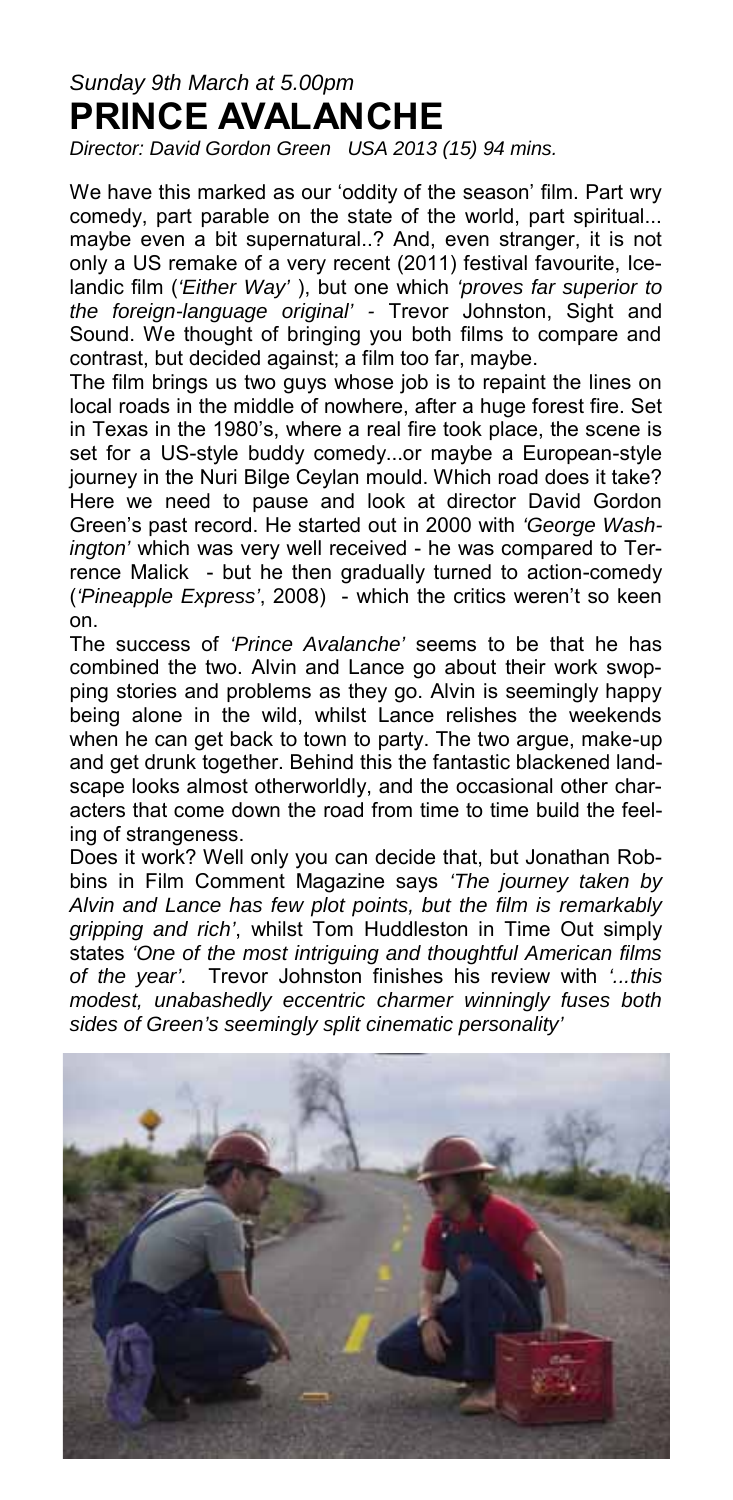## *Sunday 16th March at 5pm*  **MICHAEL KOHLHAAS**

*Director: Arnaud des Pallières. France/Germany 2013 (15) 122 mins. In French with English subtitles* 



OK, we admit it; we saw Mads Mikkelsen was the star and couldn't resist it. After his amazing performances here last year in, first, *'A Royal Affair'* and then in *'The Hunt'* - two very different roles - we wanted to see him play the dashing hero.

This role isn't quite what it looks like though. Michael Kohlhass is a Robin Hood-like creation, forced to fight back after facing unfairness and tragedy. So far, so good. But the key to this film is not the fight back, but the morality of this.

Kohlhass is a well-to-do horse trader, plying his trade in the sixteenth century Cévennes mountains of central France. He comes to a bridge where a local Baron illegally takes two of his horses as a tax before allowing him to cross. What follows is Kohlhaas' attempts to get them back, first legally then by raising a small army to fight the local government. Is he justified, or just a terrorist? Should he worry more about the consequences, or is Right always worth fighting for?

Mikkelsen is ideally suited to this role, with his quiet power driving the action and reacting to the moral dilemmas. We also see a small role for Denis Lavant (*'Holy Motors')* as a preacher trying to talk Kohlhass into stopping.

Arnaud des Pallières has made a few films before, but this one is the first to really get noticed. It was nominated for the Palme D'Or at Cannes (albeit with an outside chance of winning), but he may be one to watch in the future - '*Taking key influence from filmmakers such as Akira Kurosawa in its action, Ingmar Bergman's 'The Virgin Spring' (1960) in its setting and Andrei Tarkovsky in its satisfying depth, 'Michael Kohlhaas' is a sombre and brilliantly-realised period revenge drama, armed with a lurking muscularity' - John Bleasdale, CineVue.*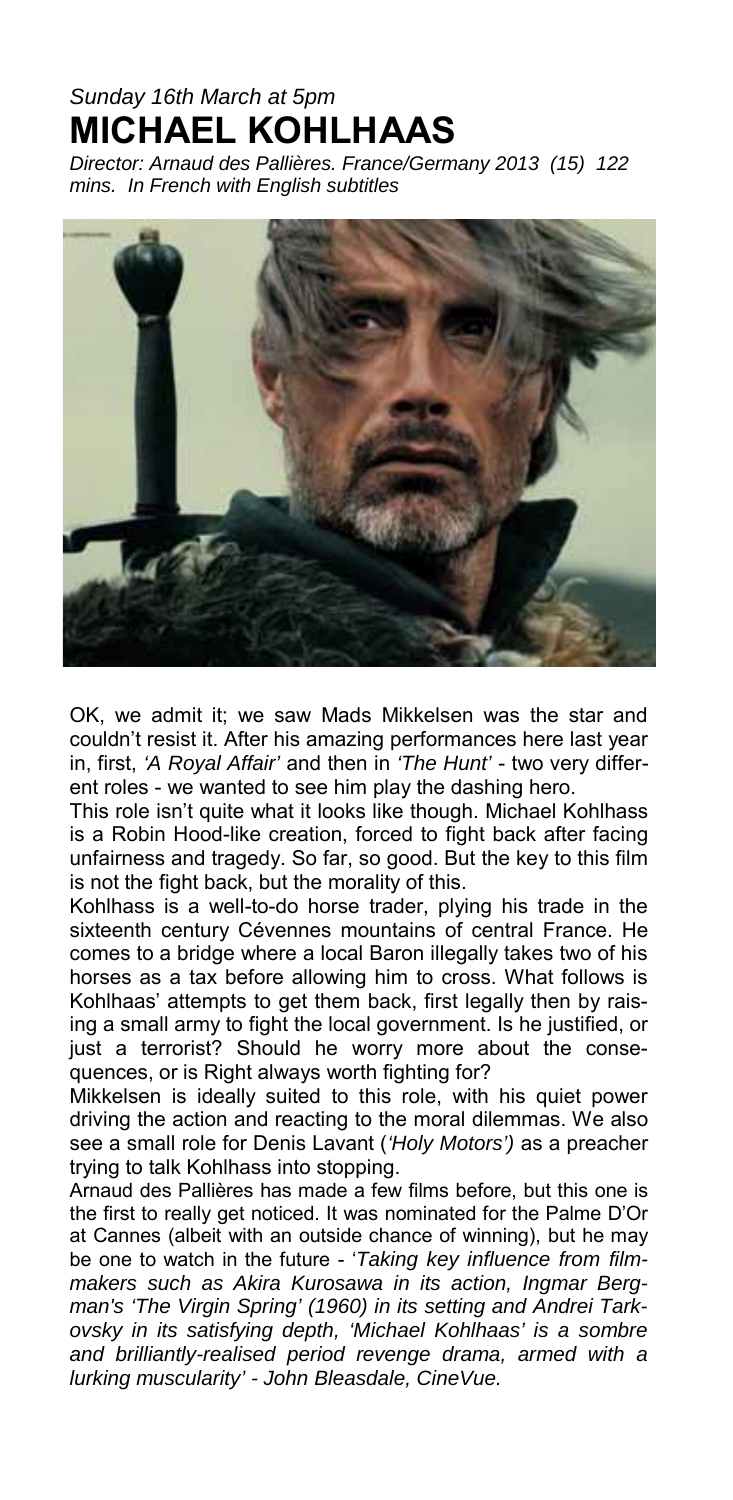## *Sunday 23rd March at 5pm*  **THE PATROL**

*Director: Tom Petch. UK 2013 (NC) 85 mins.* 



The Patrol is the first British feature film to look at the conflict in Afghanistan. It won the Jury prize for 'Film of the Festival' at the Raindance Festival in London this year. Set in Helmand Province, it follows an overextended British army patrol as they struggle to keep it together under increasingly tough conditions. The patrol is sent to protect an Afghan town against the Taliban. But with their forces stretched, tensions arise... Should Britain have gone in to Afghanistan in 2006? Were we there as 'part of a reconstruction effort'? The Patrol does not set out to judge the Army, rather the purpose of the mission.

#### *Sunday 30th March at 5pm*  **FANNY**

*Director: Daniel Auteuil. France 2013 (PG) 102 mins. In French with English subtitles.* 



We have a problem saying anything about this film, mainly because we don't want to spoil your viewing of '*Marius'* at the start of the season. So - SPOILER ALERT - don't read this until after you have seen *'Marius'*!

Marius has run away to sea, not realising that he has left Fanny pregnant. Left in the dishonourable position of being an unmarried mother and with no means of supporting the child, she is falling for the wooing of the older Panisse. Should she marry him, or hope for the return of Marius, the man she loves? Once again, Auteuil manages to mix drama and comedy to great effect. We will have to wait at least until the end of the summer to see what happens in the final part of the trilogy, '*César'.* Enjoy your summer!